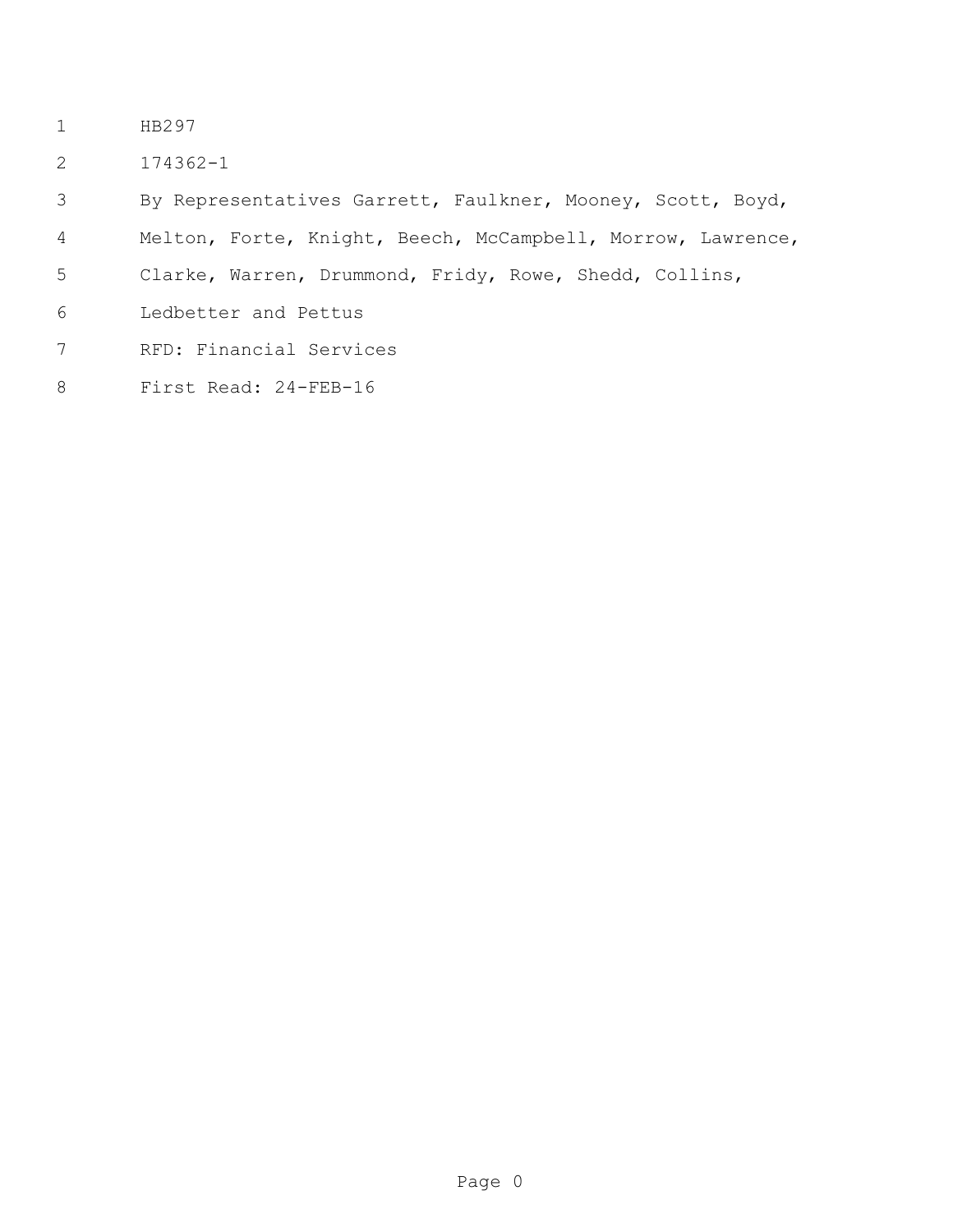174362-1:n:02/23/2016:LLR/tj LRS2016-727 SYNOPSIS: Existing law regulates deferred presentment services. This bill would allow the State Banking Department to require an applicant for a license to engage in deferred presentment services to apply through the Nationwide Multistate Licensing System and Registry and would require a license for each location at which deferred presentment loans are made. This bill would require a licensee who offers deferred presentment services to offer an extended repayment option prior to the commencement of a civil action; would limit the fee that could be collected on a check returned for insufficient funds; would provide for when the period of the deferred presentment transaction begins and eliminate any additional charge related to the payment of the proceeds of any deferred presentment 26 transaction; and would specify that a licensee must use the statewide database to ensure that a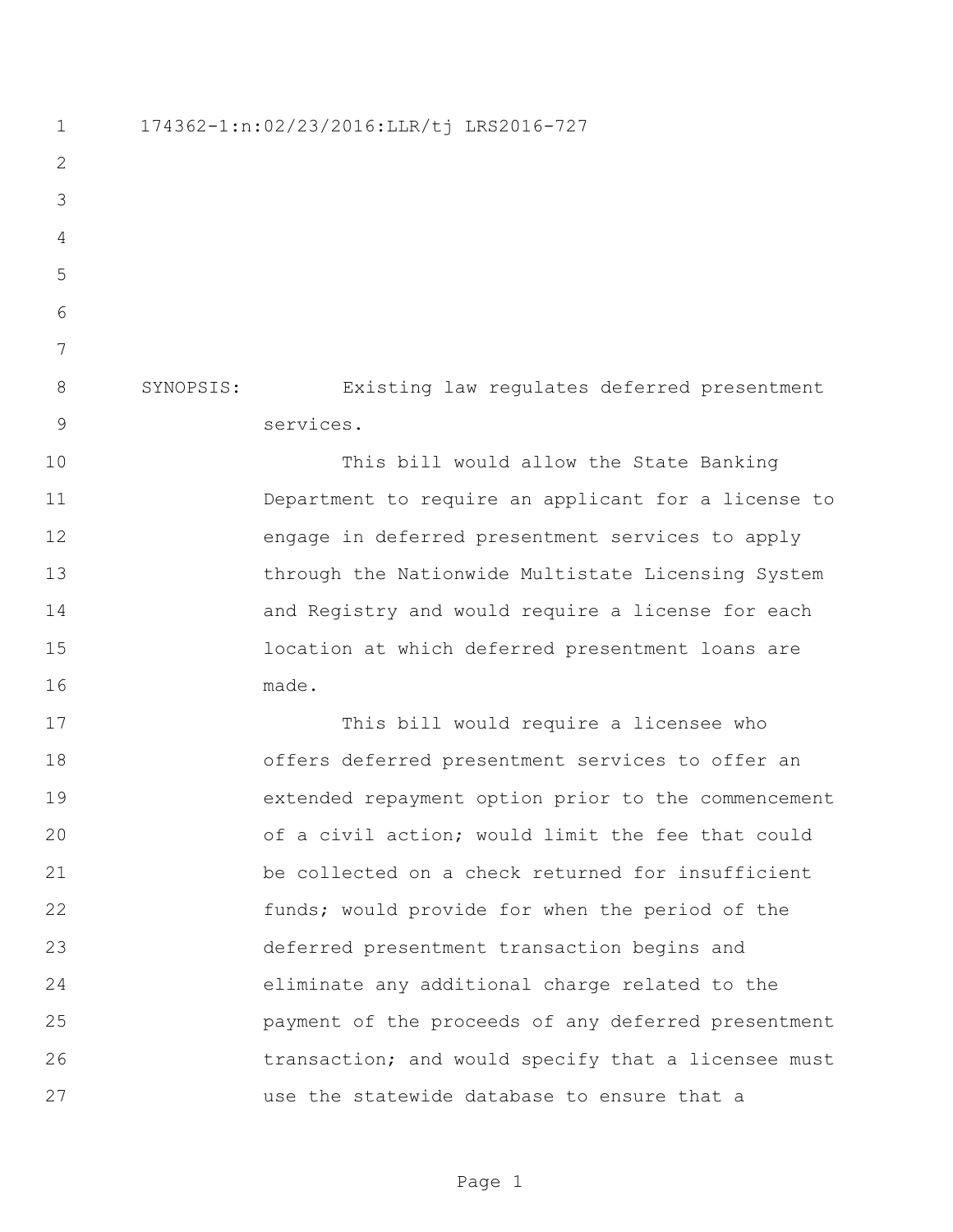| $\mathbf 1$    | customer does not have an outstanding deferred                 |
|----------------|----------------------------------------------------------------|
| $\overline{2}$ | presentment transaction in excess of five hundred              |
| 3              | dollars (\$500).                                               |
| 4              |                                                                |
| 5              | A BILL                                                         |
| 6              | TO BE ENTITLED                                                 |
| 7              | AN ACT                                                         |
| 8              |                                                                |
| $\mathsf 9$    | To amend Sections 5-18A-3, 5-18A-12, and 5-18A-13 of           |
| 10             | the Code of Alabama 1975, relating to deferred presentment     |
| 11             | services; to allow the State Banking Department to require an  |
| 12             | applicant for a license to engage in deferred presentment      |
| 13             | services to apply through the Nationwide Multistate Licensing  |
| 14             | System and Registry and require a license for each location    |
| 15             | where deferred presentment loans are offered; to require a     |
| 16             | licensee who offers deferred presentment services to offers an |
| 17             | extended repayment option prior to the commencement of a civil |
| 18             | action; to limit the fee that could be collected on a check    |
| 19             | returned for insufficient funds; to provide for when the       |
| 20             | period of the deferred presentment transaction begins and      |
| 21             | eliminate any additional charge related to the payment of the  |
| 22             | proceeds of any deferred presentment transaction; and to       |
| 23             | specify that a licensee must use the statewide database to     |
| 24             | ensure that a customer does not have an outstanding deferred   |
| 25             | presentment transaction in excess of five hundred dollars      |
| 26             | $($ \$500).                                                    |
| 27             | BE IT ENACTED BY THE LEGISLATURE OF ALABAMA:                   |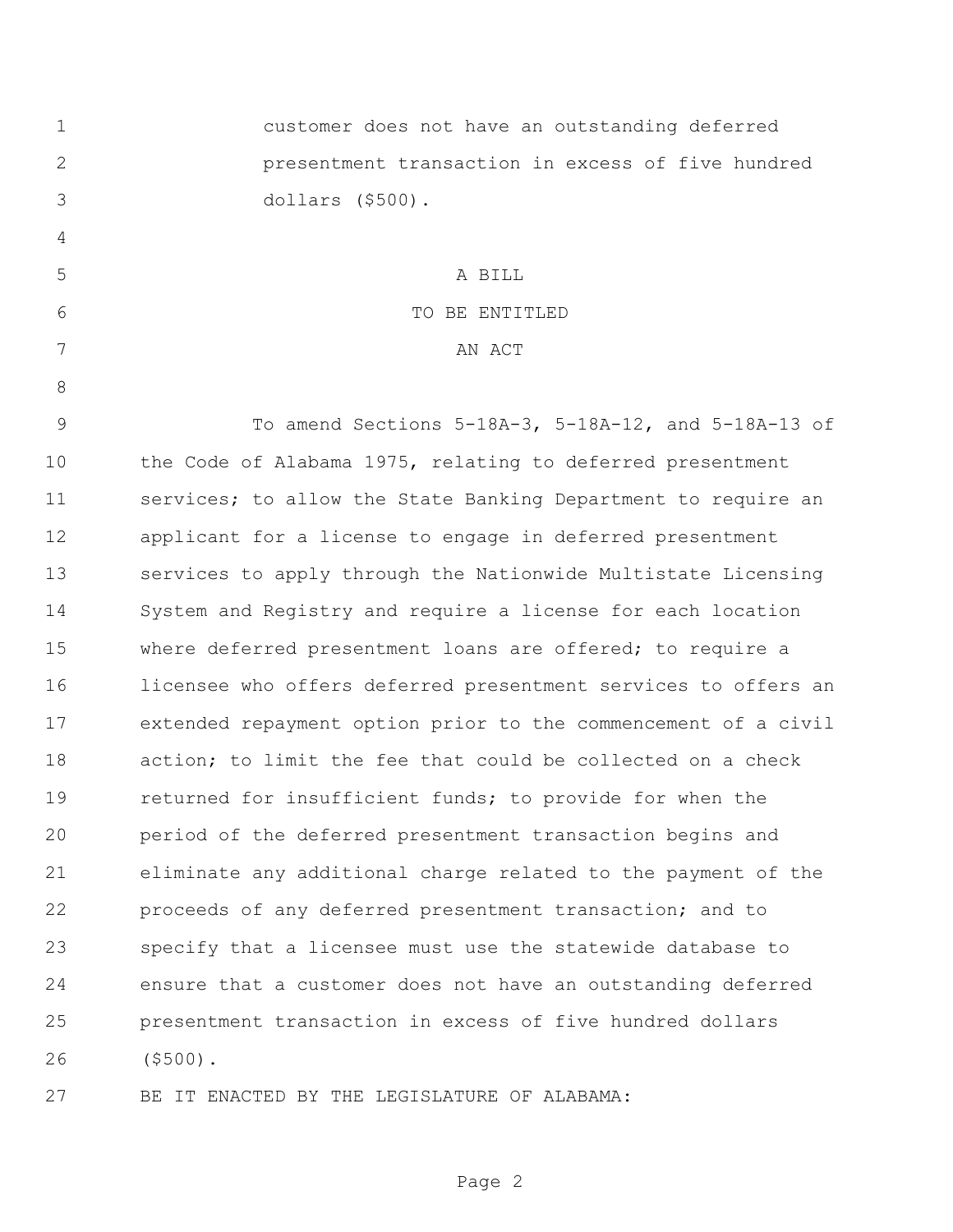Section 1. Sections 5-18A-3, 5-18A-12, and 5-18A-13 of the Code of Alabama 1975, are amended to read as follows: "§5-18A-3.

 "(a) On or after January 1, 2004, no person shall engage in the business of deferred presentment services without having first obtained a license from the supervisor. A separate license shall be required for each location from 8 which the business is conducted.

9 "(b) Trust companies, life insurance companies, and federally constituted agencies shall be exempt from licensing under this chapter. Notwithstanding anything to the contrary 12 in this chapter, this chapter shall not apply to any of the following entities, and each of these entities shall be exempt from this chapter: Banks, credit unions, savings associations, savings banks, and thrift institutions organized pursuant to the laws of this state or any other state or the laws of the United States and any parent of any of the foregoing entities.

 "(c) This chapter shall have no application to persons who do not engage in deferred presentment services.

 "(d) The State Banking Department may require applicants to apply through the Nationwide Multistate Licensing System and Registry. In order to carry out this requirement, the supervisor is authorized to participate in the Nationwide Multistate Licensing System and Registry. For this purpose, the supervisor may establish by rule or order such requirements as necessary, including, but not limited to, background checks as permitted through the Nationwide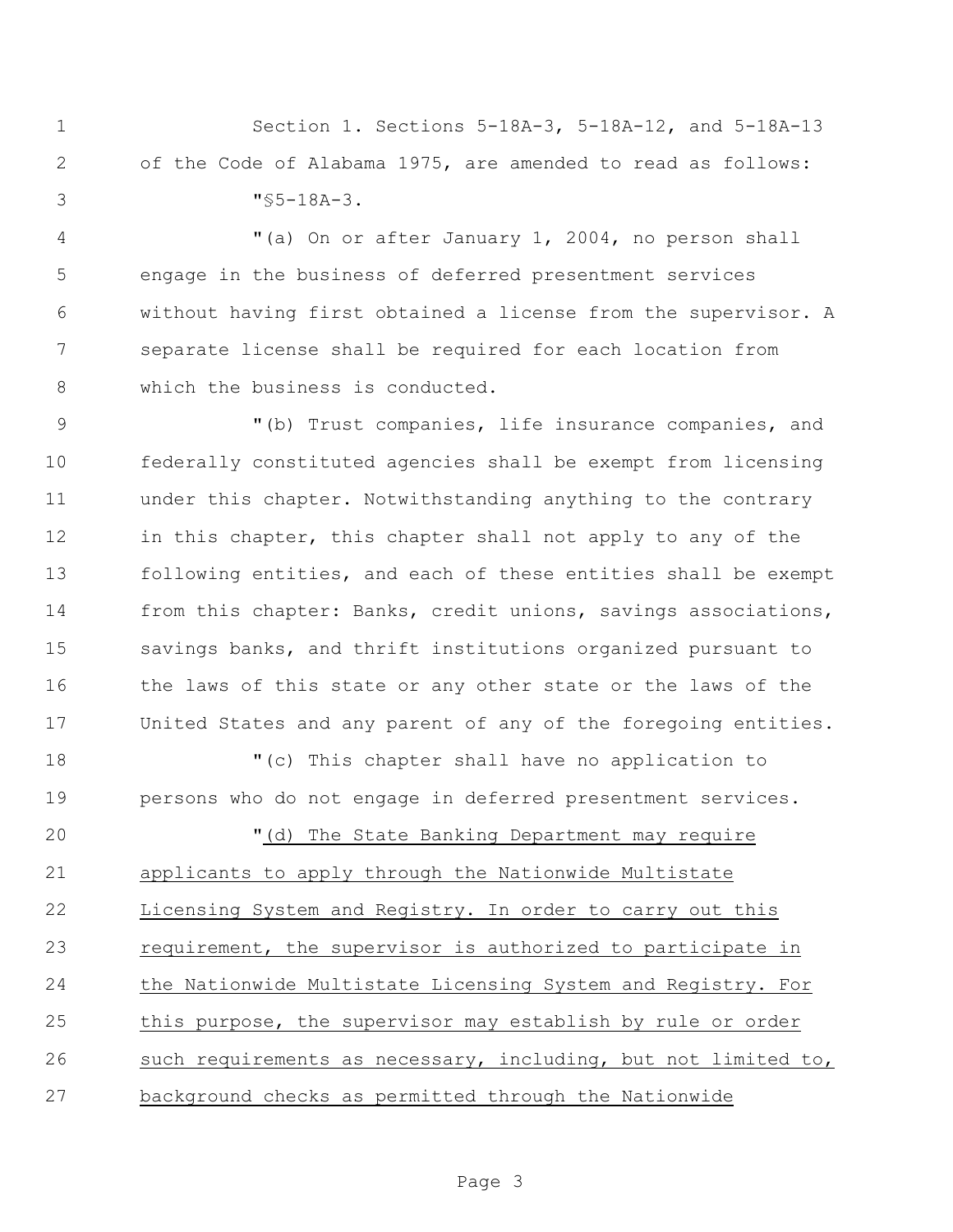| $\mathbf 1$  | Multistate Licensing System and Registry, civil or             |
|--------------|----------------------------------------------------------------|
| $\mathbf{2}$ | administrative records, credit history, any other information  |
| 3            | deemed necessary by the Nationwide Multistate Licensing System |
| 4            | and Registry, and the payment of fees to apply for or renew    |
| 5            | licenses through the Nationwide Multistate Licensing System    |
| 6            | and Registry.                                                  |
| 7            | "(e) Each location where deferred presentment loans            |
| 8            | are made must be licensed. A location includes any location at |
| 9            | which either of the following occurs:                          |
| 10           | "(1) A deferred presentment loan application is                |
| 11           | provided, taken, or completed in person.                       |
| 12           | "(2) A potential customer obtains information about            |
| 13           | the terms and conditions of deferred presentment loans,        |
| 14           | including by the use of the Internet, facsimile, telephone,    |
| 15           | kiosk, or other means.                                         |
| 16           | "(f) Transactions entered without benefit of a                 |
| 17           | license under this chapter are uncollectable and               |
| 18           | unenforceable.                                                 |
| 19           | $"$ \$5-18A-12.                                                |
| 20           | "(a) Subject to the following subsections, every               |
| 21           | licensee under this chapter may charge and collect a maximum   |
| 22           | fee on any deferred presentment transaction not to exceed 17.5 |
| 23           | 12.5 percent of the amount advanced. The maximum amount that   |
| 24           | may be advanced in any deferred presentment transaction is     |
| 25           | five hundred dollars (\$500).                                  |
| 26           | "(b) Each licensee may renew or extend a deferred              |
| 27           | presentment transaction with the same customer no more than    |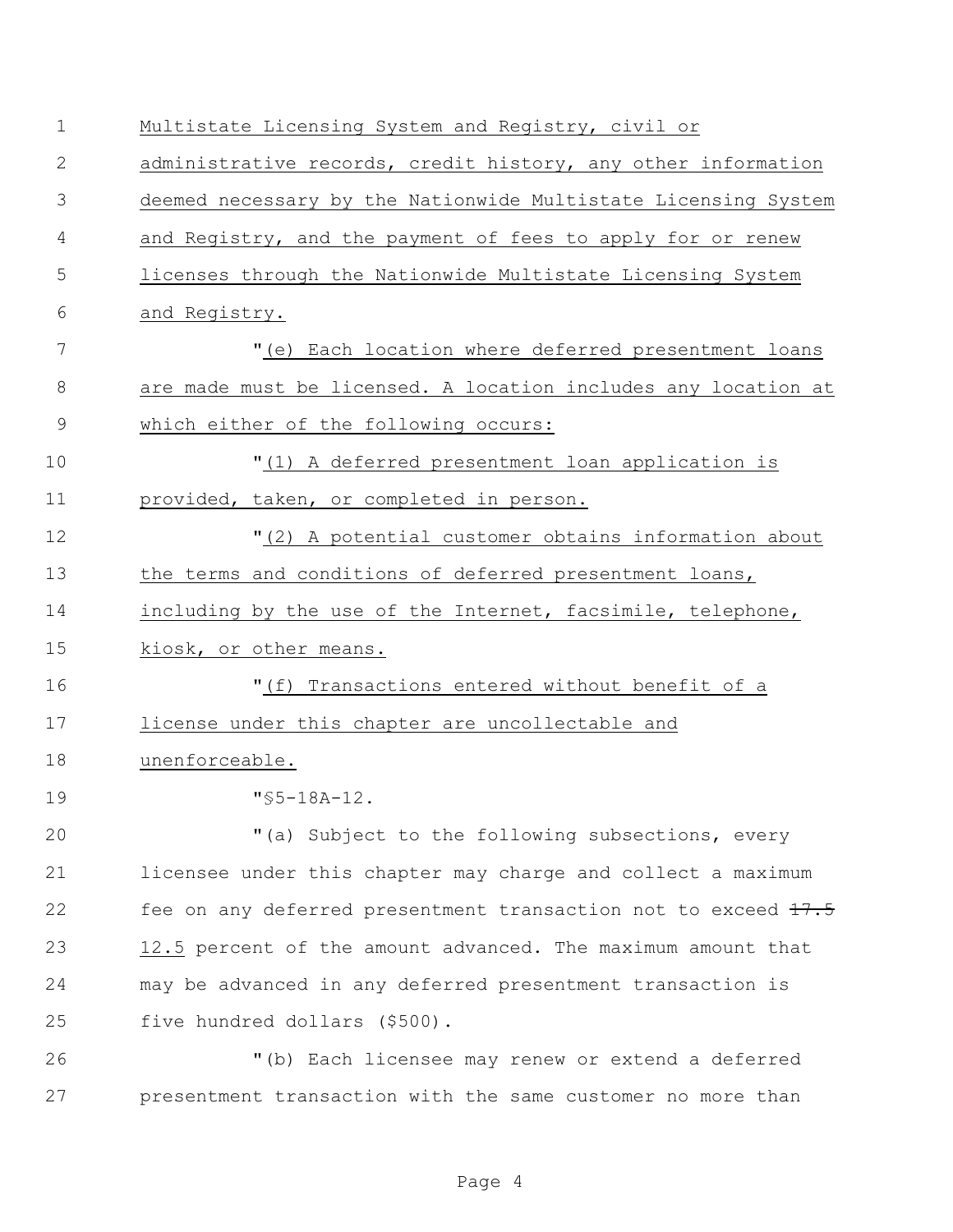one additional time at this fee for a maximum of two continuous transactions. After two continuous transactions with the customer, the licensee shall not enter into a new deferred presentment transaction with that same customer until the next business day after the transaction amount is repaid in full. After the customer has redeemed the check in full with cash or guaranteed funds, the licensee has the same authority as any other licensee to enter into another agreement for deferred presentment services with the customer on another check.

 "(c) After the initial loan period and one rollover with the same customer, the full outstanding amount of the loan, including, but not limited to, held check or debt authorization, shall become due. If the customer is unable to 15 repay the outstanding balance in full, the licensee may shall offer the customer an extended repayment option of four equal monthly installments of the remaining balance prior to the commencement of a civil action. The licensee shall not commence any civil action to collect on a transaction in default until written notice has been sent notifying the 21 customer of his or her rights the extended repayment option. If the customer fails to exercise his or her rights within 15 days of the notice, the licensee may commence action to collect on a transaction in default.

 "(d) If there are insufficient funds to pay a check on the date of presentment, the licensee may charge a fee authorized in Section 8-8-15; however, only one such fee may

Page 5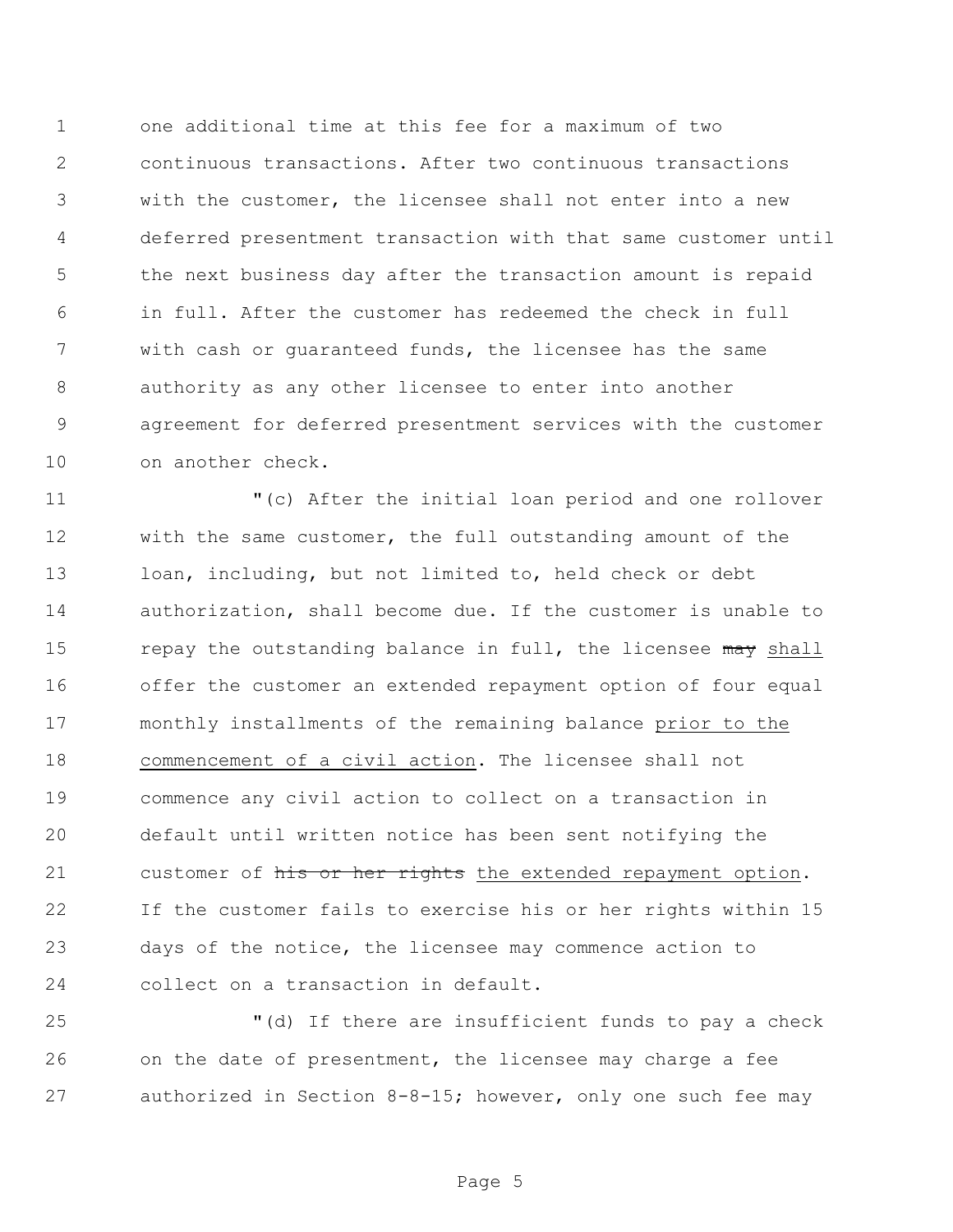be collected with respect to any particular transaction after actual presentation to the financial institution or drawee obligated to pay the instrument. No other fees or charges of any kind may be charged or collected from customers except 5 those authorized herein. No person shall use any device, subterfuge, or pretense whatsoever, including, but not limited to, catalog sales, discount vouchers, Internet instant-rebate programs, phone card clubs, or any agreement, including agreements with affiliated persons, with the intent to obtain greater charges than would otherwise be authorized by this chapter.

"§5-18A-13.

 "(a) A licensee may not knowingly enter into a deferred presentment transaction with a customer that has outstanding deferred presentment transactions from any lender at any location that exceeds five hundred dollars (\$500) for 17 the term of the loan.

 "(b) Before a licensee shall present for payment or deposit a check or debit authorization accepted by the licensee, the check shall be endorsed with the actual name under which the licensee is doing business.

 "(c) Any agreement for a deferred presentment transaction shall be in writing and signed by the checking account holder. The customer in a deferred presentment contract shall have the right to redeem the check or debit authorization from the licensee before the agreed date of deposit upon payment to the licensee of the amount of the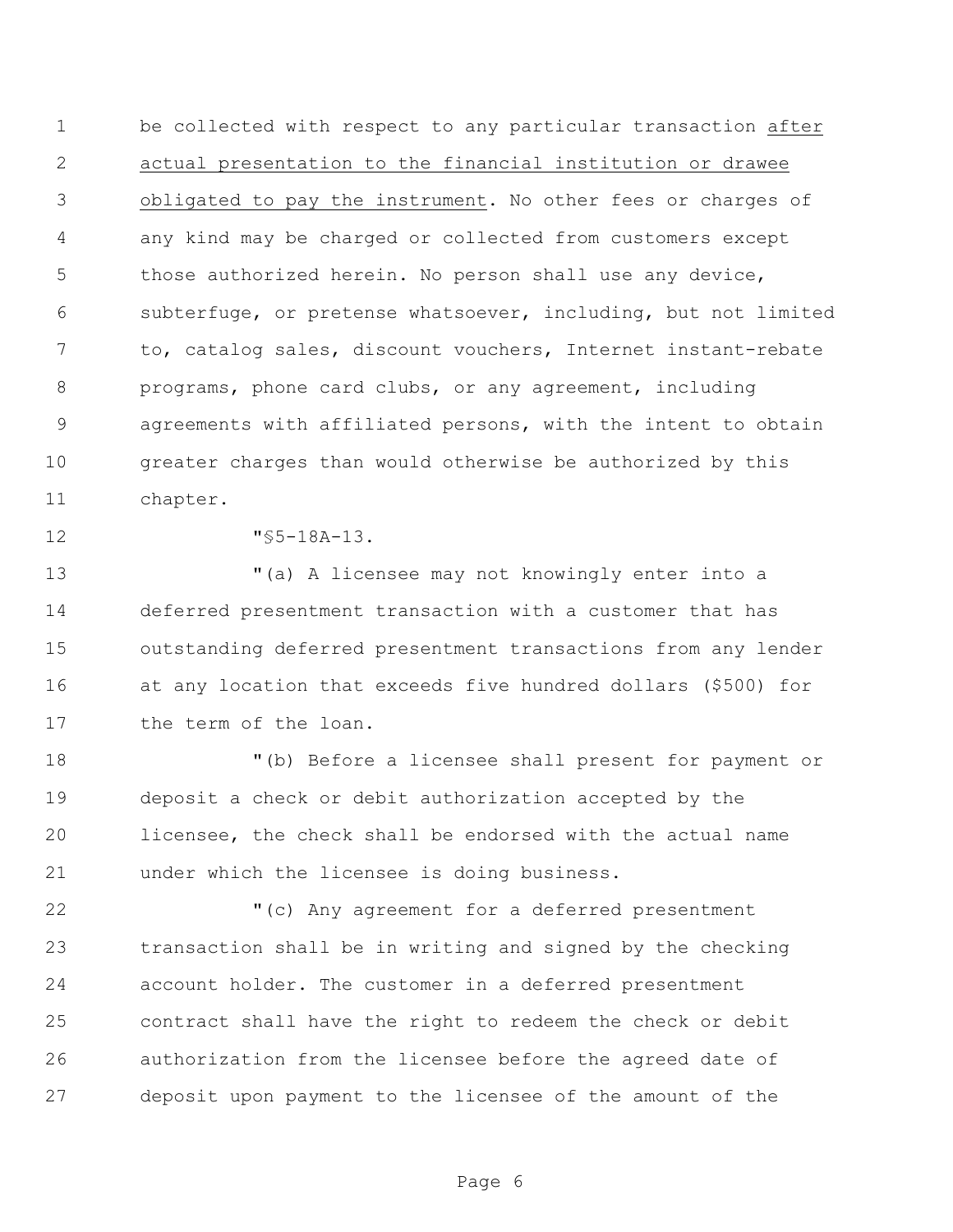contract. A licensee shall not defer presentment of any 2 personal check or debit authorization for less than  $\pm\theta$  30 days 3 nor more than  $3\pm 45$  calendar days after the date of the contract.

 "(d) The licensee shall notify the district attorney for the circuit in which the check was received within five business days after being advised by the payer financial institution that a check or draft has been altered, forged, stolen, obtained through fraudulent or illegal means, negotiated without proper legal authority, or represents the proceeds of illegal activity. If a check or draft is returned 12 to the licensee by the payer financial institution for any of these reasons, the licensee shall not release the check, draft, or money order without the consent of the district attorney or other investigating law enforcement authority.

 "(e) A licensee shall comply with all provisions of state and federal law regarding cash transactions and cash transaction reporting.

 "(f) A licensee shall provide each prospective customer, before consummation of the deferred presentment agreement, with a written explanation in clear, understandable language of the fees to be charged by the licensee and the date on which the check or debit authorization may be deposited or presented by the licensee. All fees associated with deferred presentment transactions shall be disclosed as finance charges as required by the Federal Truth-in-Lending Act, 15 U.S.C. §1605, its regulations, 12 C.F.R. Part 226, and

Page 7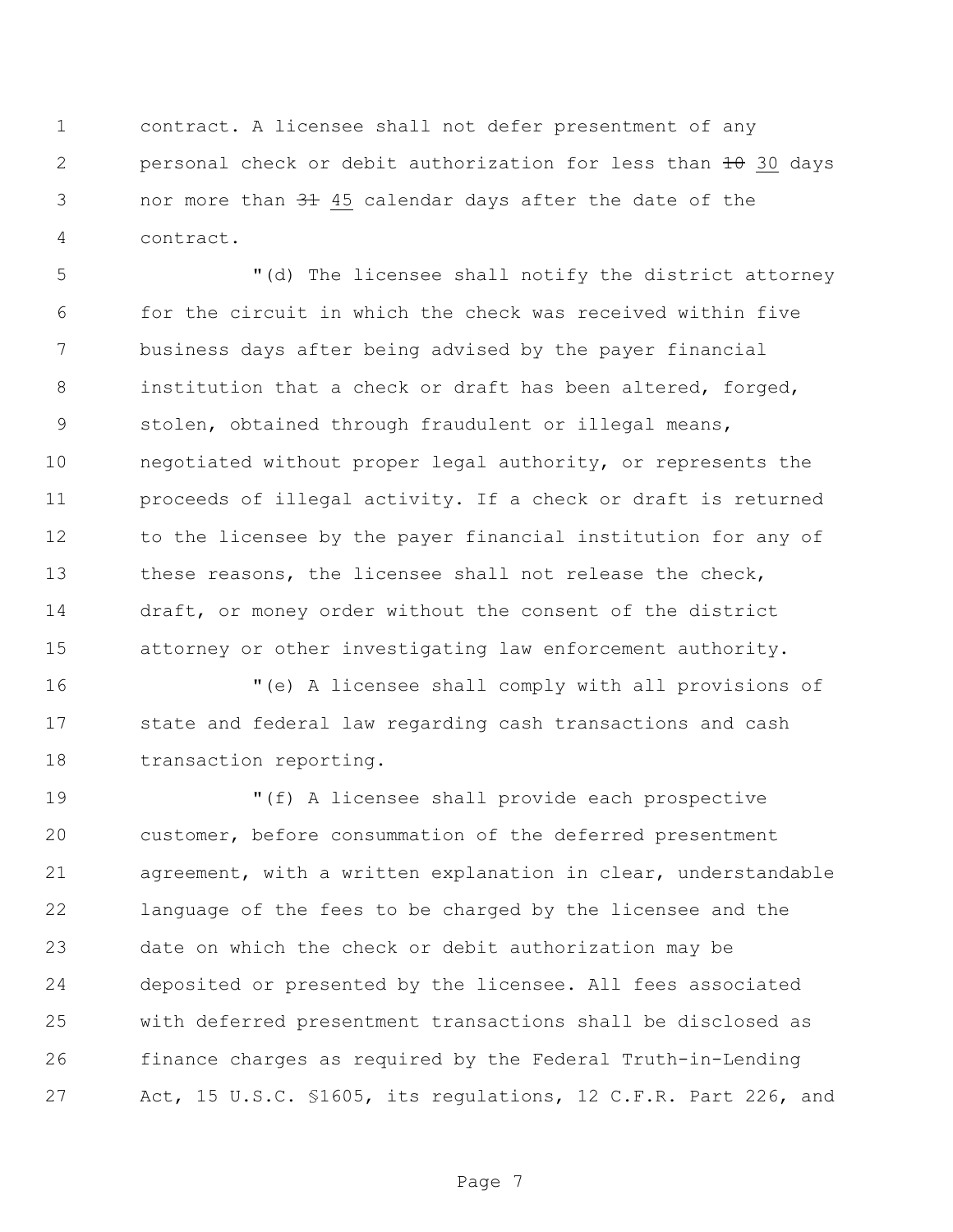Official Staff Commentary as adopted by the Federal Reserve Board. The supervisor may promulgate rules establishing additional requirements in order to assure complete and accurate disclosures. The customer, prior to entering into a deferred presentment transaction, shall receive and acknowledge an accurate and complete notification and disclosure of the itemized and total amounts of all fees and other costs that will or potentially could be imposed as a result of such agreement. This subsection shall not create any inference that a particular method of disclosure was required prior to June 20, 2003. All customers will be notified in clear and conspicuous language that the deferred presentment check or debit authorization after one rollover, will be subject to terms and conditions described in subsection (c) of Section 5-18A-12. The terms and conditions of the transaction shall be provided in the notification.

 "(g) A licensee shall issue a copy of the written agreement to each person for whom a licensee defers deposit of 19 a check or debit authorization. The written agreement shall include the information described in subsection (f) and the extended repayment program described in subsection (c) of Section 5-18A-12.

 "(h) If a check is returned to the licensee from a payer financial institution due to insufficient funds or a closed account, the licensee shall have the right to all civil remedies allowed by law, except as provided for in Section 5-18A-12, to collect the check and may recover court costs and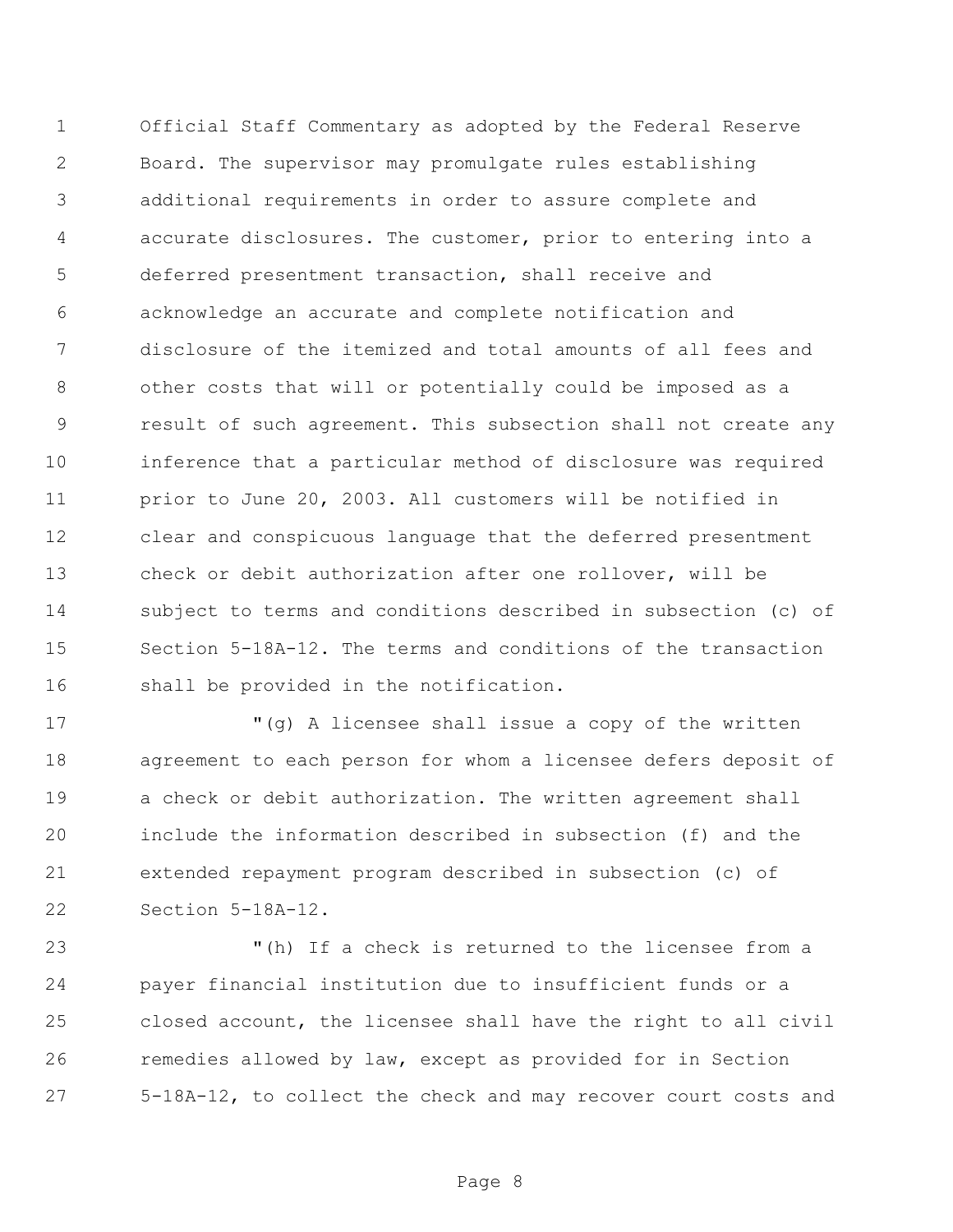a reasonable attorney's fee. The attorney's fee may not exceed 15 percent of the face amount of the check or debit authorization. No individual who issues a personal check or authorizes a debit for his or her checking account to a licensee for the purpose of a deferred presentment transaction under this chapter shall be convicted pursuant to Section 13A-9-13.1, if the check or debit authorization is returned due to insufficient funds. Checks or debit authorizations returned to the licensee due to a closed account may be collected pursuant to Section 13A-9-13.1.

 "(i) No licensee may alter or delete the date on any check accepted by the licensee. No licensee may accept an undated check or debit authorization or a check or debit authorization dated on a date other than the date on which the licensee accepts the check or debit authorization.

 "(j) No licensee shall engage in unfair or deceptive acts, practices, or advertising in the conduct of the licensed business.

 "(k) No licensee shall require a customer to provide security for the transaction or require the customer to provide a guaranty from another person.

22 T(1) Each licensee shall may pay all proceeds for 23 any a deferred presentment transaction in cash and directly to the customer or by electronic funds transfer directly to the customer or the customer's account. The period of the deferred presentment transaction does not begin until the funds are received by the customer. There may be no additional charge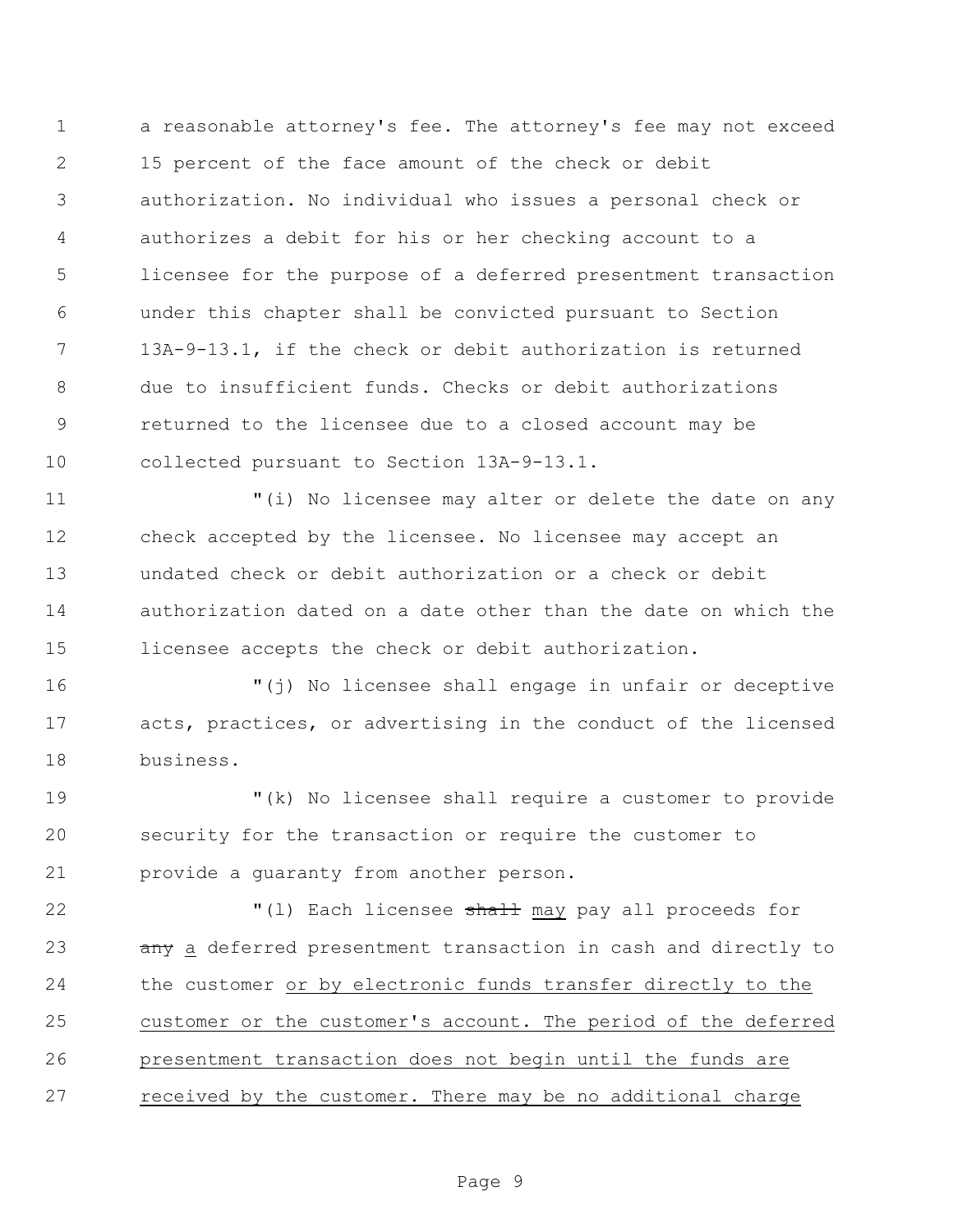related to the payment of the proceeds of any deferred presentment transaction.

 "(m) Every licensee shall conspicuously and continuously display a schedule of all fees, charges, and penalties for all services provided by the licensee. The schedule of fees shall contain the following statement in all capital letters and in l2-point type or larger immediately above the space for the borrower's signature: NOTICE: FEES FOR DEFERRED PRESENTMENT TRANSACTIONS MAY BE SIGNIFICANTLY HIGHER 10 THAN FOR OTHER TYPES OF LOANS.

 "(n) A deferred presentment provider shall not redeem, extend, or otherwise consolidate a deferred deposit agreement with the proceeds of another deferred presentment transaction made by the same or affiliated deferred presentment provider except as expressly provided in Section 5-18A-12.

17 The licensee shall use a third party private 18 sector database, where available, the statewide database as selected by the State Banking Department to ensure that the customer does not have outstanding deferred presentment transactions that exceed five hundred dollars (\$500).

 "(p) A licensee shall not knowingly enter into a deferred presentment transaction with a customer who has entered into six transactions within a 12-month period. A licensee shall not knowingly enter into a deferred presentment transaction with a customer that has already had loans totaling two thousand five hundred dollars (\$2,500) in